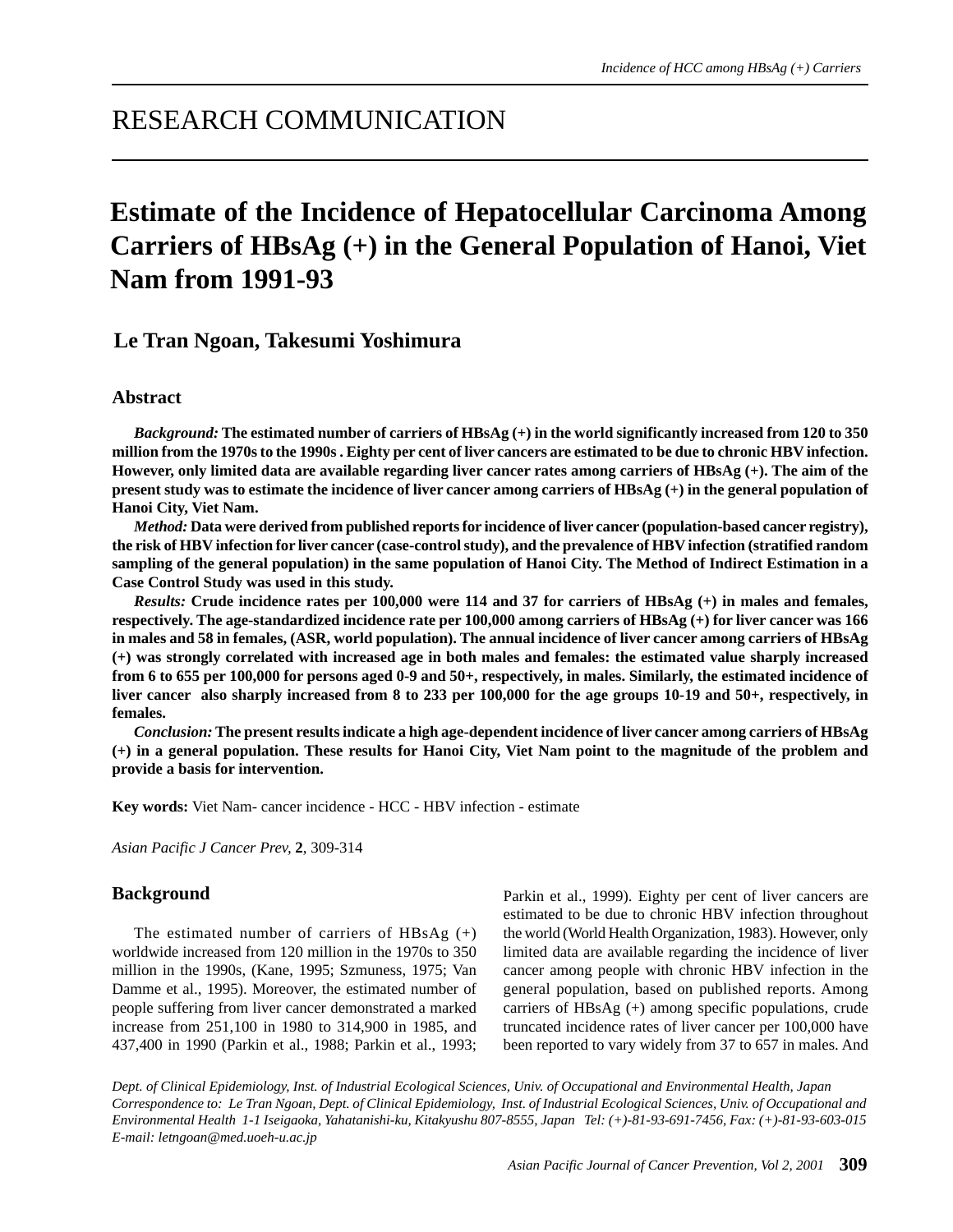it was also widely ranked from 21 to 130 in females, (McMahon et al., 1990; McMahon et al., 1999; Oshima et al., 1984; Sakuma et al., 1982; Sherman et al., 1995; Tokudome et al., 1987; Tokudome et al., 1988). The age standardized incidence rate of liver cancer among population with carriers of HBsAg (+) among the general population has not been documented yet. Estimates of the incidence of HCC among carriers of HBsAg (+) in the general population of Hanoi City, Viet Nam from 1991-93 were the aim of the present work.

#### **Materials and Methods**

The method of Indirect Estimation in Case Control Study was used in this study, (MacMahon & Trichopoulos, 1996). That is, the incidence of liver cancer in the those exposed to HBV infection (Ie) is linked to the corresponding incidence among non-exposed persons (Io) through the odds ratio (OR) as: Ie  $=$  OR  $*$  Io. The overall incidence of liver cancer in the population of Hanoi City (It) is: It = Ie  $*$  P + Io  $*(1-P)$ , (P is the proportion of carriers of HBsAg (+) among this population). To calculate Io, the following formula is used:  $Io = It / (OR * P + (1-P)).$  Data of risk factors  $(OR)$  of HBV infection for HCC, incidence of liver cancer (It), and proportion (P or prevalence of HBV infection) of carriers of HBsAg (+) were derived from previous published reports. For risk factors of HBV infection, one published report in English studied the role of HBV infection and HCC in the population of Hanoi City from 1989-92, (Cordier et al., 1993). A total of 152 males with liver cancer (HCC) were recruited from two hospitals. All subjects were born before January 1st 1953. HBsAg was detected in the sera of these cancer patients as a marker for HBV infection by using a second generation ELISA test. The same method was done for 241 hospital controls without HCC who were comparable to HCC patients in characteristics such as sex, age, hospital and residence. A questionnaire was used to collect information on socio-demographic factors, smoking and alcohol habits, diet and exposure to pesticides. HBsAg (+) was observed in 92.6% (138) of HCC patients and in 18.3% (44) of hospital controls, giving an odds ratio of 61.7, 95%  $CI = 30-128$ . This is the first available data that confirms the relationship between chronic HBV infection and HCC in the population of Hanoi City, Viet Nam.

General cancer incidences and incidence of liver cancer in particular have also been available for the population of Hanoi City from 1991-93, based on the population-based cancer registry, that we used to analyze in the present study, (Anh et al., 1997).

The prevalence of HBV infection in the population of Hanoi City was systematically investigated in 1986 and written up in Vietnamese, (Tuan, 1986). It was a cross sectional study. The sample method was Stratified Random Sampling. The number of subjects was 1,304 (672 males and 632 females) who were randomly selected from the general population of Hanoi City (2,935,866 in 1986). The number of subjects for each specific group was calculated

by proportional allocation for males and females. For age group 0-14, subjects were randomly selected from 6 places, such as child-care center, kindergarten, elementary school, and high school. Subjects aged 15-60 were randomly selected from 16 places when they entered the pre-enrolment school health examination for professional training, pre-employee health check up, and periodic health examination for workers. Also subjects over 60 years of age were selected from persons at the health check up for retires and aged persons. All subjects were randomly recruited from 8 of all 9 districts of Hanoi City. Study was conducted in 1986 from January to June. Blood samples were collected by trained research assistants and nurses. These collected samples were frozen before being transported to the laboratory. All serum samples were analyzed in the Laboratory of the Institute of Clinical Research in Tropical Medicine, Bach Mai Hospital, Hanoi, Viet Nam. HBsAg was detected by the Reversed Passive Haemagglutination (RPHA) Method. The kit was developed by the Wellcome Trust Center. Thirteen five-year age groups were examined for the prevalence of chronic HBV infection in 1986, that is, from 0-4 to 60+. Five years later in 1991, members of these 13 age groups had become 5 years older, that is, from 5-9 to 65+. For the age group 0- 4 in the period from 1991-93, we used the same estimated prevalence as those in 1986 because there was no available vaccination program for children with HBV vaccine at birth.

The results of the estimated incidence of liver cancer were presented for the six 10-year age groups from 0-9 to 50+ for both males and females. In addition, these results were also present in males for seven 10-year age groups from 0-9 to 60+. Confidence interval for the proportion (prevalence rate) was calculated by the formula: estimator  $\pm$  1.96  $*$  (square root of (p  $*$  (1-p)/n)), (confidence level of 0.95) using Excel in PC. (Daniel, 1999). The stratified incidence rate ratio (RR) between present estimated incidence in Hanoi City, Viet Nam and incidence of HCC among carriers of  $HBsAg (+)$  for males in previous results was also calculated, (Beasley et al., 1981), (STATA, 1997).

#### **Results**

The number of liver cancer cases was 496 and 137 in males and females, respectively for the three-year period from 1991-93. The annual incidence per 100,000 steadily increased with age in both males and females. Overall, the crude incidence of liver cancer was 15.91 and 4.24 per 100,000 in males and females, respectively, (Table 1). In males, the highest prevalence of HBV infection was 17.4%, 95% CI =  $10.6 - 24.1$  for the ages 20-29, then slightly diminished in the older ages. In females, the highest prevalence of HBV infection was  $18.8\%$ ,  $95\%$  CI = 10.5-27.1 in ages 30-39, then sharply decreased in the older ages, (Table 1). Overall, the prevalence of HBV infection was 12.5%, 95% CI = 10.0-15.0 in males and 10.1%, 95% CI = 7.8-12.5 in females.

The estimated annual incidence of liver cancer sharply increased from 6 to 655 per 100,000 for persons aged 0-9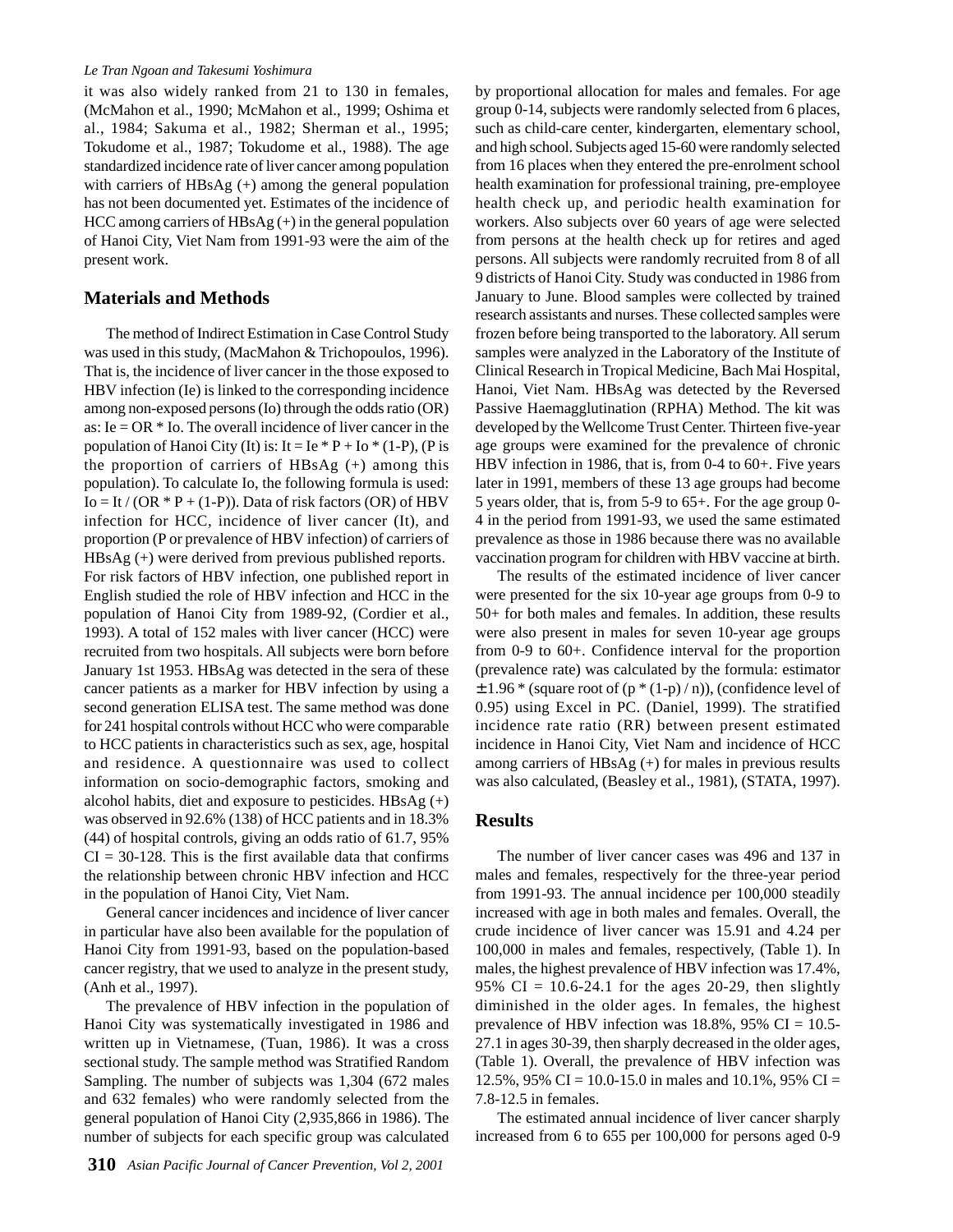| Age group |            |                | Estimated incidence of liver cancer in 1991-93* | Estimated infection with HBV in 1991-93 <sup>**</sup> |            |            |               |
|-----------|------------|----------------|-------------------------------------------------|-------------------------------------------------------|------------|------------|---------------|
|           | Population | Number         | Annual incidence                                | Number of                                             | Number of  | Prevalence | 95% CI        |
|           | at risk    | of cases       | per 100,000                                     | tested samples                                        | $HBsAg(+)$ | (% )       |               |
| Males     |            |                |                                                 |                                                       |            |            |               |
| $0-9$ &&  | 232,530    | $\overline{4}$ | 0.57                                            | 84                                                    | 7          | 8.3        | $2.4 - 14.2$  |
| $10-19$   | 224,737    | 9              | 1.33                                            | 151                                                   | 18         | 11.9       | $6.8 - 17.1$  |
| $20 - 29$ | 170,377    | 16             | 3.13                                            | 121                                                   | 21         | 17.4       | $10.6 - 24.1$ |
| 30-39     | 161,989    | 60             | 12.35                                           | 92                                                    | 14         | 15.2       | 7.9-22.6      |
| $40 - 49$ | 97,079     | 86             | 29.53                                           | 56                                                    | 9          | 16.1       | $6.5 - 25.7$  |
| $50+$     | 152,679    | 312            | 68.12                                           | 168                                                   | 15         | 8.9        | $4.6 - 13.2$  |
| Total     | 1.039.391  | $496*$         | 15.91                                           | 672                                                   | 84         | 12.5       | $10.0 - 15.0$ |
| Females   |            |                |                                                 |                                                       |            |            |               |
| $0-9$ &&  | 219,792    | $\mathbf{0}$   | 0.00                                            | 86                                                    | 8          | 9.3        | $3.2 - 15.4$  |
| $10-19$   | 214,130    | 6              | 0.93                                            | 151                                                   | 16         | 10.6       | 5.7-15.5      |
| $20-29$   | 184,691    | $\overline{4}$ | 0.72                                            | 171                                                   | 12         | 7.0        | $3.2 - 10.8$  |
| 30-39     | 174,287    | 15             | 2.87                                            | 85                                                    | 16         | 18.8       | 10.5-27.1     |
| $40 - 49$ | 105,439    | 24             | 7.59                                            | 67                                                    | 8          | 11.9       | $4.2 - 19.7$  |
| $50+$     | 177,943    | 88             | 16.48                                           | 72                                                    | 4          | 5.6        | $0.3 - 10.8$  |
| Total     | 1,076,282  | 137            | 4.24                                            | 632                                                   | 64         | 10.1       | $7.8 - 12.5$  |

**Table 1. Liver Cancer Registered and Prevalence of HBV Infection in the Population of Hanoi City**

Adapted from \* (Anh et al., 1997), \*\* (Tuan, 1986), &: Includes 9 cases of age unknown, &&: use of the estimated prevalence of HBV infection for age group 0-5 in 1986

and 50+, respectively, in males, and also sharply increased from 8 to 233 per 100,000 for the age groups 10-19 and 50+, respectively, in females. The annual incidence of HCC among carriers of  $HBsAg (+)$  was strongly correlated with increased age, and incidence markedly increased for persons over 50 in both males and females, (Fig. 1). Standardized incidence rate among carriers of HBsAg (+) was about 166 and 58 per 100,000 (ASR, world population) in males and females, respectively. Crude incidence rate was 114 per 100,000 in males and 37 per 100,000 in females, (Table 2). Crude annual incidence of liver cancer among the population of Hanoi City with chronic HBV infection-free was about 1.85 and 0.59 per 100,000 in males and females, respectively.

Table 2 also shows incidence of liver cancer among



**Figure 1. Estimates of Annual Incidences of HCC by Age Group Among Carriers of HBsAg (+) in the General Population of Hanoi City, Viet Nam, from 1991-93**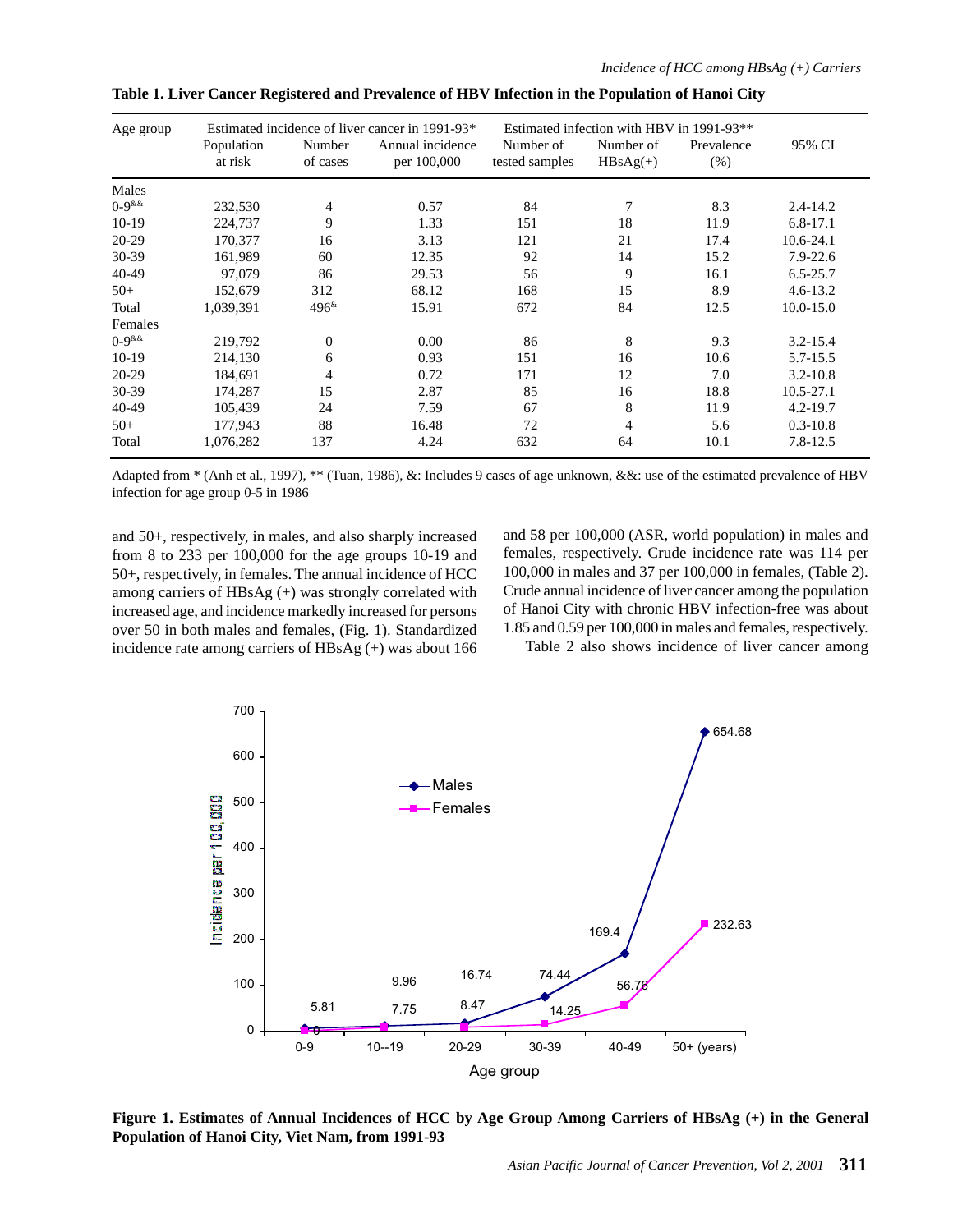#### *Le Tran Ngoan and Takesumi Yoshimura*

| Population,                                                                                              | Study design,                                                                                                                                       | Incidence per 100,000 in males |            |            | Incidence per 100,000 in females |                      |            |
|----------------------------------------------------------------------------------------------------------|-----------------------------------------------------------------------------------------------------------------------------------------------------|--------------------------------|------------|------------|----------------------------------|----------------------|------------|
| time and source                                                                                          | ages of carriers                                                                                                                                    | Number of<br>liver cancer      | Crude rate | <b>ASR</b> | Number                           | Crude rate<br>of HCC | <b>ASR</b> |
| Hanoi, Viet Nam,<br>1991-93, present<br>analysis                                                         | Estimated for the<br>general population,<br>and all ages                                                                                            | 496                            | 114        | 166        | 137                              | 37                   | 58         |
| Alaskan natives.<br>1972-83, (McMahon<br>et al., 1990)                                                   | Prospective studies of<br>general population for<br>5.6 years, and all ages<br>at recruitment                                                       | 18                             | 387(1)     |            | $\overline{c}$                   | 63(1)                |            |
| Alaskan natives.<br>Follow up for 12.3<br>years, (McMahon<br>et al., 1999)                               | Prospective studies of<br>general population for<br>12.3 years, all ages at<br>recruitment                                                          | 36\$                           | 240(1)     |            | 36\$                             | 130(1)               |            |
| Blood donors in<br>Fukuoka, Japan,<br>1977-83, (Tokudome<br>et al., 1988),<br>(Tokudome et al.,<br>1987) | Prospective studies of<br>blood donors for 5.86<br>and 5.05 years for<br>males and females,<br>respectively, 81.8% of<br>donors under 40 years old, | 15                             | $99*(1)$   |            | $\overline{4}$                   | $21*(1)$             |            |
| Blood donors in<br>Osaka, Japan, in<br>1972-80, (Oshima<br>et al., 1984)                                 | Prospective studies of<br>blood donors for 6.2<br>years, ages 15-64                                                                                 | 20                             | $37*(1)$   |            |                                  |                      |            |

**Table 2. Incidence of Liver Cancer Among Selected Populations with Carriers of HBsAg (+): Time Study, Study Design, Ages of Carriers, Number of Liver Cancers Detected or Estimated, Crude and ASR Rate per 100,000 in Males and Females**

\* Recalculated from original data, \$ Males and females combined, (1): Crude truncated incidence rates

carriers of HBsAg (+) in Hanoi City, Viet Nam together with that in Alaskan natives, and blood donors in Japan. Generally, the incidence of liver cancer in Hanoi City, Viet Nam was seen to be lower than that in Alaskan natives but higher than that in Japanese blood donors in both males and females. The stratified incidence rate ratio (Hanoi/Taiwan) was 1.14, 95% CI =  $0.78-1.66$ , P =  $0.47$  (average 3.3 years follow-up in Taiwan) for the same age group 20-29, 30-39, 40-49 and 50-59 (Fig. 2).

#### **Discussion**

Our results for incidence of liver cancer among male carriers of HBsAg (+) in Hanoi City, Viet Nam are not significantly different from those in male Taiwan workers,  $RR = 1.14, 95\% \text{ CI} = 0.78 - 1.66, P = 0.47.$  The Incidence of liver cancer was seen to be slightly higher in Hanoi for the age groups 20-29, 40-49, and 50-59 when compared to those in male Taiwanese (Fig. 2). The incidence of liver cancer among Japanese blood donors with carriers of HBsAg (+) was seen to be lower in comparison to those in Hanoi City, Viet Nam in both males and females, which was caused by "healthy donor effect" as previously mentioned, (Tokudome et al., 1988). The incidence among Alaskan natives was reported to be higher than that in Hanoi City, Viet Nam, (Table 2). However, the incidence of liver cancer in Alaskan natives carriers decreased in males but increased in females between the average 5.6 and 12.3 years follow-up. This difference between the two periods among Alaskan natives carriers is due to the small number of liver cancer cases detected among carriers in Alaska, especially in the first follow up study, (Table 2). The higher incidence of liver cancer among Alaskan natives carriers for a median of 12 years follow-up in comparison with those in Hanoi (240 VS. 114 per 100,000 and 37 VS 130 per 100,000 in males and females, respectively) can, at least in part, be explained by three reasons. First, thirty-six patients with HCC were detected by screening twice a year, (McMahon et al., 2000; McMahon et al., 1999). If a patient's disease was detected earlier than it would normally develop, then, the incidence rate in the study period would be higher than the normal condition. Second, carriers were aging for a median 12.3 years follow-up, therefore, there were very few or no study subjects younger than 12.3 years of age, (McMahon et al., 1999). In our analysis, more than 15% of carriers were younger than 10 years of age. Third, there are differences according to ethnic groups. The median age at the time HCC detected for Alaskan natives carriers was 24 years, ranking from 8 to 80 years old, (McMahon et al., 2000). However, there were no HCC cases detected among Asian carriers for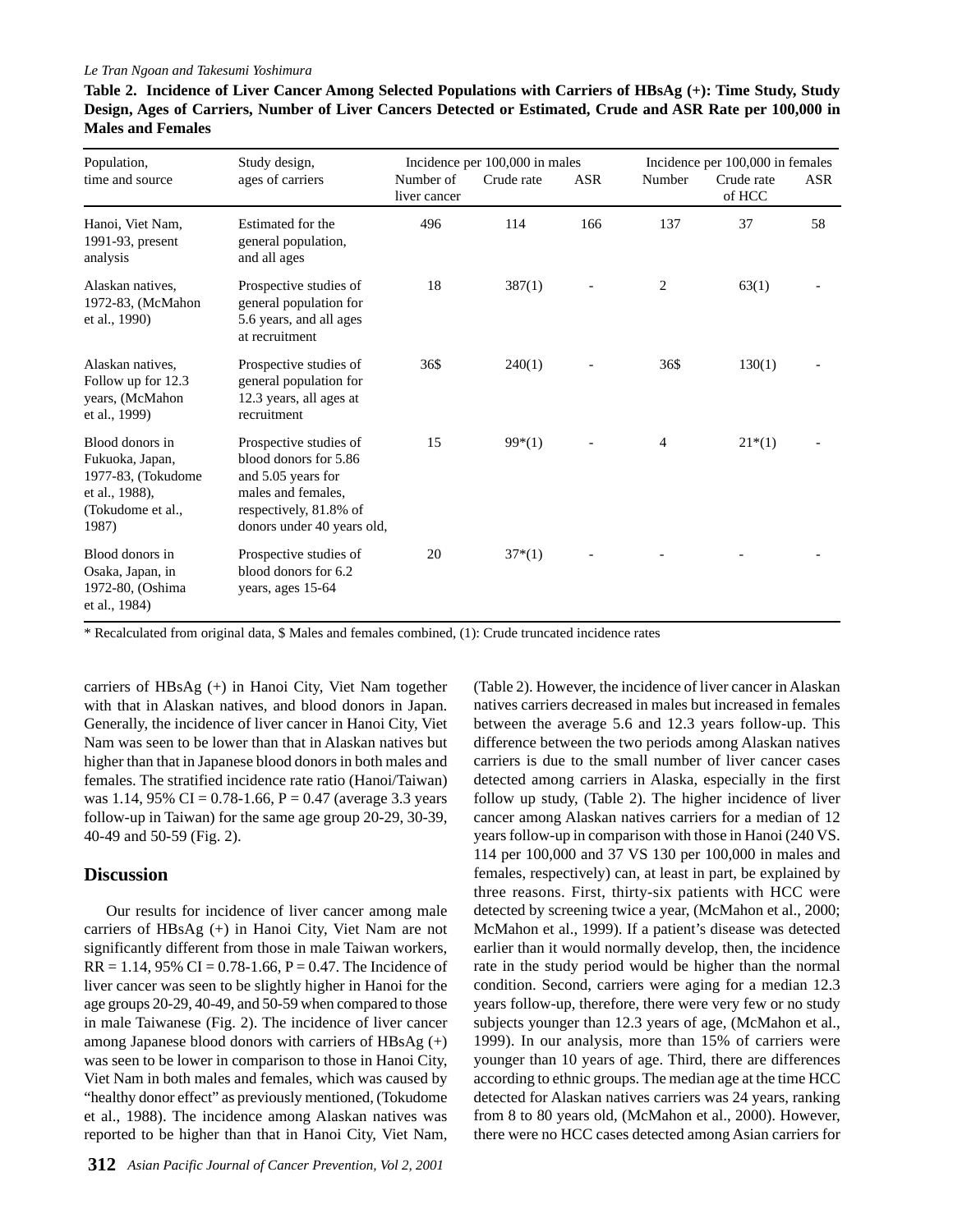

**Figure 2. Estimates of Annual Incidences of HCC by Age Group Among Carriers of HBsAg (+) in the General Population of Hanoi City, Viet Nam, from 1991-93 and Taiwan Workers from 1975-86 for Males Source: \*(Beasley et al., 1981), average 3.3 years follow-up**

the age group 20-29 among 130 male patients for the average 8.9 years follow-up, (Beasley, 1988).

A strong correlation with ages for incidence of liver cancer among carriers of HBsAg (+) was observed in both males and females in the general population of Hanoi City, Viet Nam, (Fig. 1). A similar observation was also reported among carriers of HBsAg (+) in male workers in Taiwan. That is, for age at recruitment, the incidence of HCC was predominantly increased from 197, 302, 776, to 927 per 100,000 for ages from 30-39, 40-49, 50-59, to 60-69, respectively, (Beasley, 1988). Among carriers of HBsAg (+), the increased risk of developing HCC was correlated with increasing ages in Alaska, (McMahon et al., 1999). The higher incidence of liver cancer among carriers of HBsAg (+) in males than that in females was seen in the present results and also in Japanese blood donors and Alaskan natives, (McMahon et al., 1990; McMahon et al., 2000; Tokudome et al., 1987; Tokudome et al., 1988).

The incidence of liver cancer in the present study was taken from the results of the population-based cancer registry in Hanoi City. Liver cancer was the third common cancer in males and fifth common in females. This incidence rate was seen to be stable between 1991-93 and 1994-96 in the population of Hanoi City for both males and females, (Duc, 1998). Therefore, incidence of liver cancer in 1991-93 was a real problem in the population of Hanoi City.

The prevalence of HBV infection in the general population in 1986 was 12.5%, 95% CI = 10.0-15.0 and  $10.1\%$ ,  $95\%$  CI = 7.8-12.5 in males and females, respectively. The prevalence of HBV infection in the 1990s ranked from 13.4% to 14.9% for the general population and 16% for pregnant women and patients without liver diseases in Hanoi City, (Cuong & Thien, 1996; Nakata et al., 1994). These prevalence rates were ranked within a 95% confident interval in the most specific age groups in males and or in females in the present study, (Table 1). For example, the prevalence of HBV infection among female fertility ages was 18.8%, 95% CI = 10.5-27.1 and 11.9%, 95% CI = 4.2-19.7 in the age group 30-39 and 40-49, respectively, (Table 1). These facts confirm that the estimated prevalence of HBV infection in the present analysis represents the reasonable prevalence rate in the 1990s.

 The present study does have some limitations. The odds ratio ( $OR = 61.7$ ) of infection with HBV that was analyzed for HCC patients over 35 years of age was used to estimate the incidence of HCC for all age groups, (Cordier et al., 1993). The proportion of HCC was about 8.1% in males and 13% in females' age group 25-34 or younger in the population of Hanoi City. However, a previous report has confirmed that HCC of most young patients is caused by